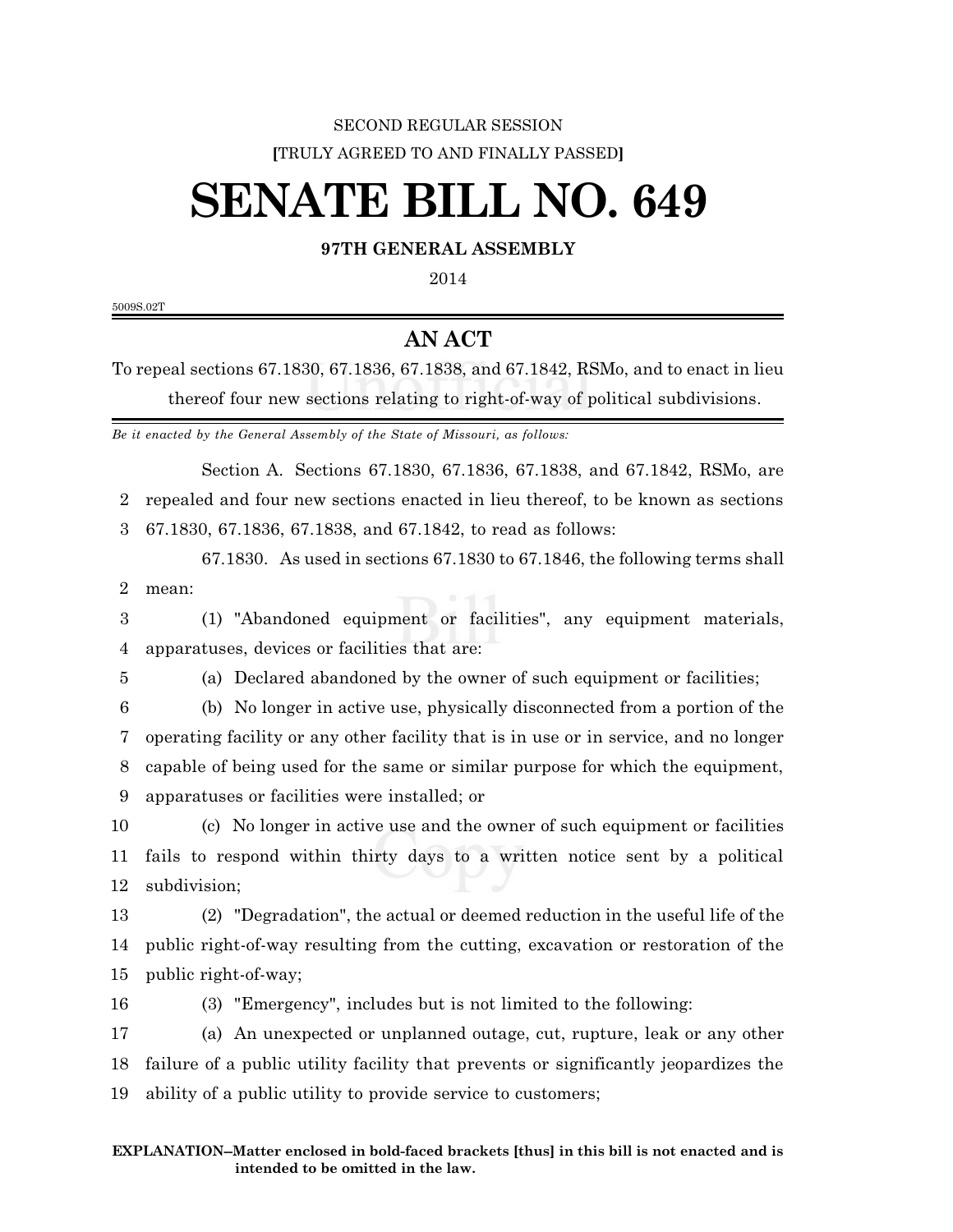(b) An unexpected or unplanned outage, cut, rupture, leak or any other failure of a public utility facility that results or could result in danger to the public or a material delay or hindrance to the provision of service to the public if the outage, cut, rupture, leak or any other such failure of public utility facilities is not immediately repaired, controlled, stabilized or rectified; or

 (c) Any occurrence involving a public utility facility that a reasonable person could conclude under the circumstances that immediate and undelayed action by the public utility is necessary and warranted;

 (4) "Excavation", any act by which earth, asphalt, concrete, sand, gravel, rock or any other material in or on the ground is cut into, dug, uncovered, removed, or otherwise displaced, by means of any tools, equipment or explosives, except that the following shall not be deemed excavation:

 (a) Any de minimis displacement or movement of ground caused by pedestrian or vehicular traffic;

 (b) The replacement of utility poles and related equipment at the existing general location that does not involve either a street or sidewalk cut; or

 (c) Any other activity which does not disturb or displace surface conditions of the earth, asphalt, concrete, sand, gravel, rock or any other material in or on the ground;

 (5) "Management costs" or "rights-of-way management costs", the actual costs a political subdivision reasonably incurs in managing its public rights-of-way, including such costs, if incurred, as those associated with the following:

(a) Issuing, processing and verifying right-of-way permit applications;

(b) Inspecting job sites and restoration projects;

 (c) Protecting or moving public utility right-of-way user construction equipment after reasonable notification to the public utility right-of-way user during public right-of-way work;

(d) Determining the adequacy of public right-of-way restoration;

 (e) Restoring work inadequately performed after providing notice and the opportunity to correct the work; and

(f) Revoking right-of-way permits.

 Right-of-way management costs shall be the same for all entities doing similar work. Management costs or rights-of-way management costs shall not include payment by a public utility right-of-way user for the use or rent of the public right-of-way, degradation of the public right-of-way or any costs as outlined in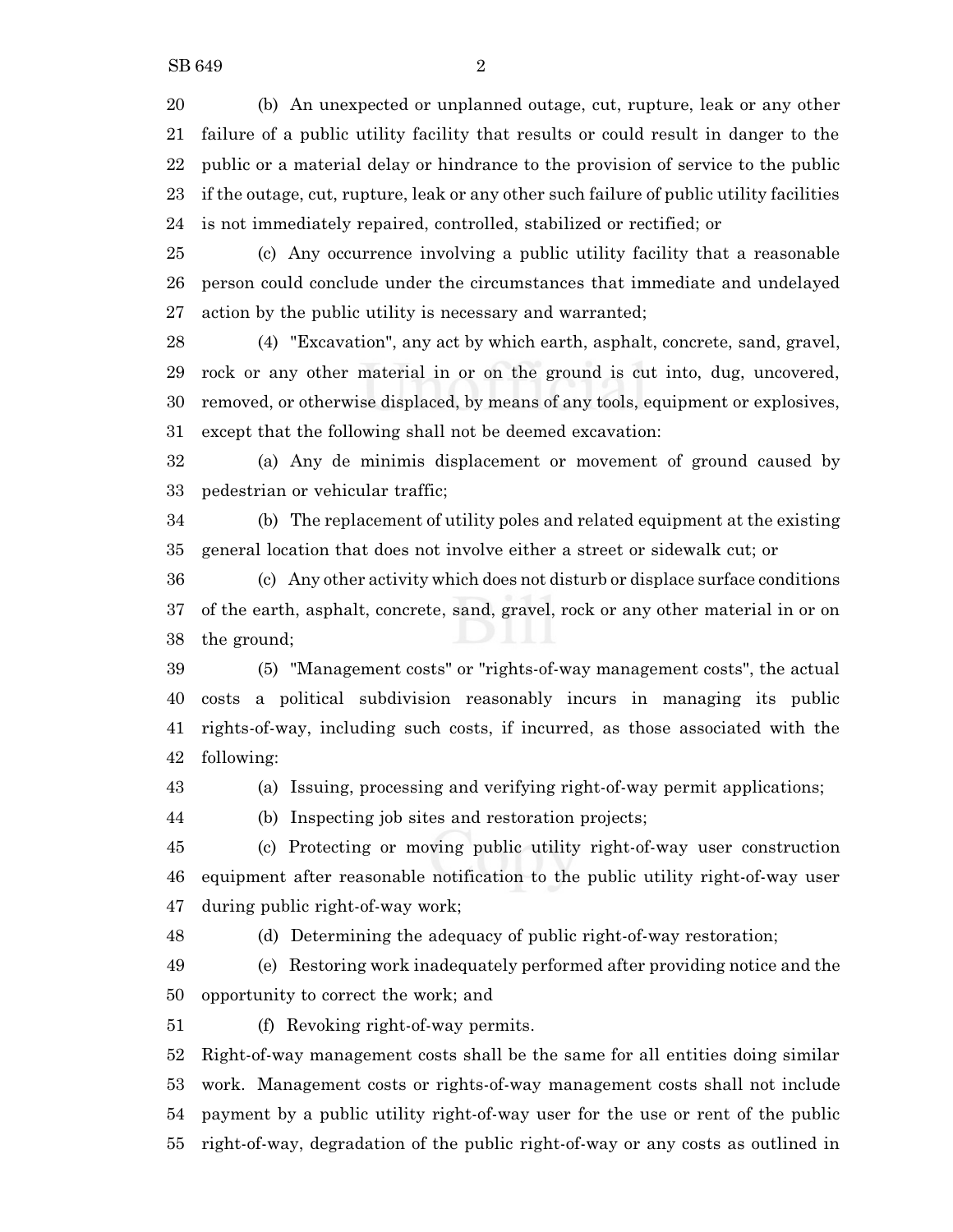paragraphs (a) to **[**(h)**] (f)** of this subdivision which are incurred by the political subdivision as a result of use by users other than public utilities, the attorneys' fees and cost of litigation relating to the interpretation of this section or section 67.1832, or litigation, interpretation or development of any ordinance enacted pursuant to this section or section 67.1832, or attorneys' fees and costs in connection with issuing, processing, or verifying right-of-way **[**permit**] permits** or other applications or agreements, or the political subdivision's fees and costs related to appeals taken pursuant to section 67.1838. In granting or renewing a franchise for a cable television system, a political subdivision may impose a franchise fee and other terms and conditions permitted by federal law;

 (6) "Managing the public right-of-way", the actions a political subdivision takes, through reasonable exercise of its police powers, to impose rights, duties and obligations on all users of the right-of-way, including the political subdivision, in a reasonable, competitively neutral and nondiscriminatory and uniform manner, reflecting the distinct engineering, construction, operation, maintenance and public work and safety requirements applicable to the various users of the public right-of-way, provided that such rights, duties and obligations shall not conflict with any federal law or regulation. In managing the public right-of-way, a political subdivision may:

 (a) Require construction performance bonds or insurance coverage or demonstration of self-insurance at the option of the political subdivision or if the public utility right-of-way user has twenty-five million dollars in net assets and does not have a history of permitting noncompliance within the political subdivision as defined by the political subdivision, then the public utility right-of-way user shall not be required to provide such bonds or insurance;

 (b) Establish coordination and timing requirements that do not impose a barrier to entry;

 (c) Require public utility right-of-way users to submit, for right-of-way projects commenced after August 28, 2001, requiring excavation within the public right-of-way, whether initiated by a political subdivision or any public utility right-of-way user, project data in the form maintained by the user and in a reasonable time after receipt of the request based on the amount of data requested;

(d) Establish right-of-way permitting requirements for street excavation;

(e) Establish removal requirements for abandoned equipment or facilities,

if the existence of such facilities prevents or significantly impairs right-of-way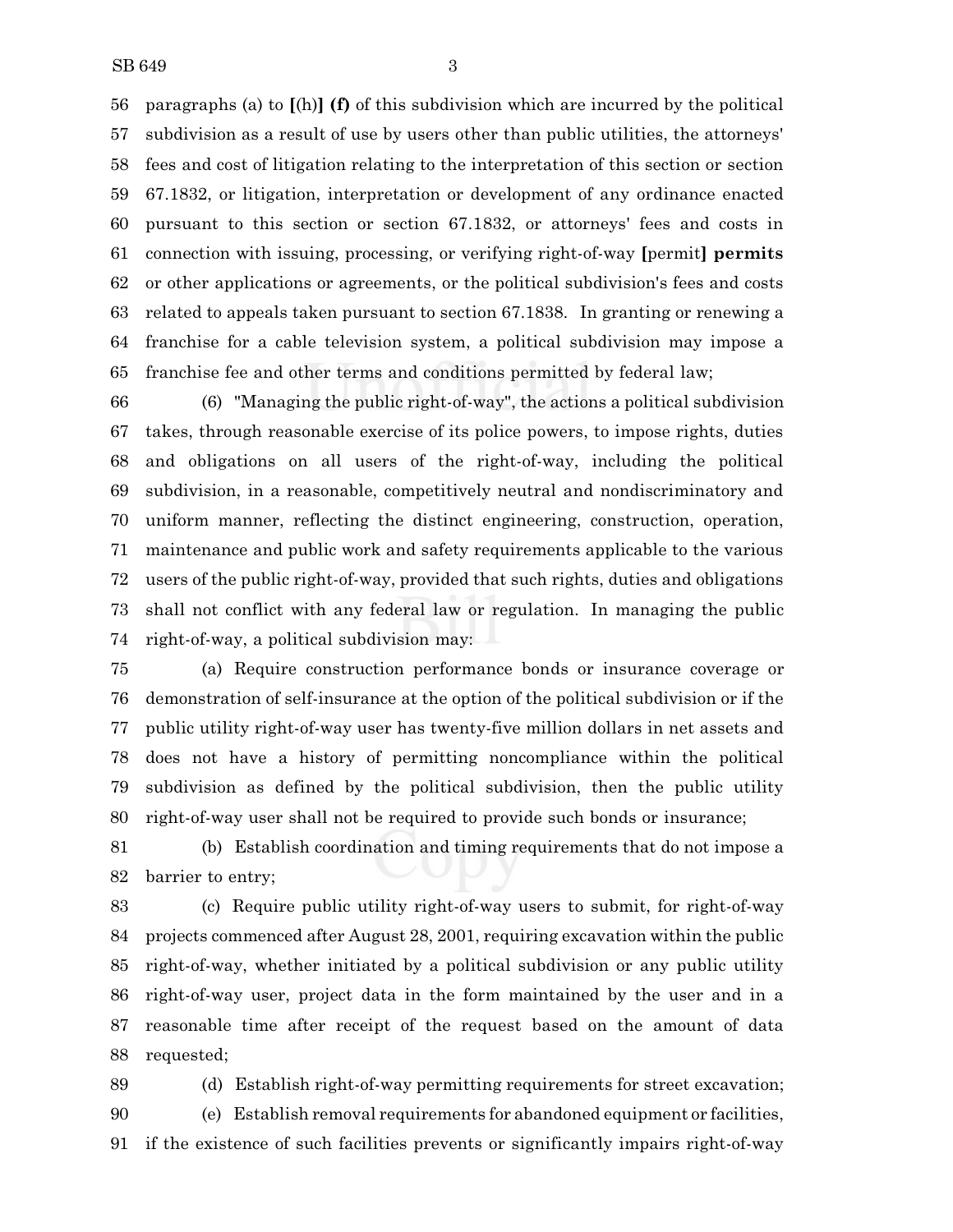use, repair, excavation or construction;

 (f) Establish permitting requirements for towers and other structures or equipment for wireless communications facilities in the public right-of-way, notwithstanding the provisions of section 67.1832;

 (g) Establish standards for street restoration in order to lessen the impact of degradation to the public right-of-way; and

(h) Impose permit conditions to protect public safety;

 (7) "Political subdivision", a city, town, village, county of the first classification or county of the second classification;

 (8) "Public right-of-way", the area on, below or above a public roadway, highway, street or alleyway in which the political subdivision has an ownership interest, but not including:

 (a) The airwaves above a public right-of-way with regard to cellular or other nonwire telecommunications or broadcast service;

 (b) Easements obtained by utilities or private easements in platted subdivisions or tracts;

 (c) Railroad rights-of-way and ground utilized or acquired for railroad facilities; or

 (d) Pipes, cables, conduits, wires, optical cables, or other means of transmission, collection or exchange of communications, information, substances, data, or electronic or electrical current or impulses utilized by a municipally owned or operated utility pursuant to chapter 91 or pursuant to a charter form of government;

 (9) "Public utility", every cable television service provider, every pipeline corporation, gas corporation, electrical corporation, rural electric cooperative, telecommunications company, water corporation, heating or refrigerating corporation or sewer corporation under the jurisdiction of the public service commission; every municipally owned or operated utility pursuant to chapter 91 or pursuant to a charter form of government or cooperatively owned or operated utility pursuant to chapter 394; every street light maintenance district; every privately owned utility; and every other entity, regardless of its form of organization or governance, whether for profit or not, which in providing a public utility type of service for members of the general public, utilizes pipes, cables, conduits, wires, optical cables, or other means of transmission, collection or exchange of communications, information, substances, data, or electronic or electrical current or impulses, in the collection, exchange or dissemination of its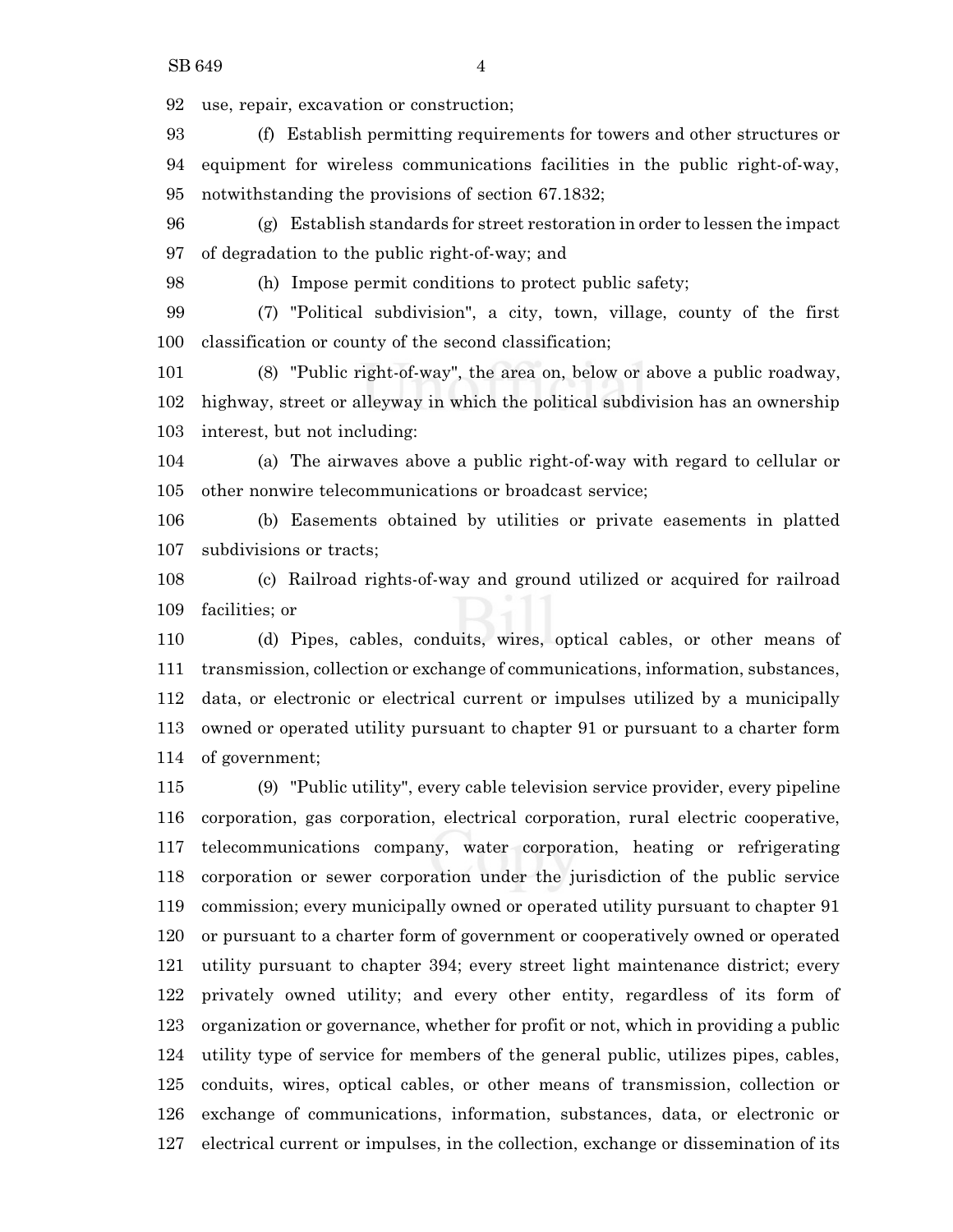product or services through the public rights-of-way;

 (10) "Public utility right-of-way user", a public utility owning or controlling a facility in the public right-of-way; and

 (11) "Right-of-way permit", a permit issued by a political subdivision authorizing the performance of excavation work in a public right-of-way.

67.1836. 1. A political subdivision may deny an application for a right-of-way permit if:

 (1) The public utility right-of-way user fails to provide all the necessary information requested by the political subdivision for managing the public right-of-way;

 (2) The public utility right-of-way user has failed to return the public right-of-way to its previous condition under a previous permit;

 (3) The political subdivision has provided the public utility right-of-way user with a reasonable, competitively neutral, and nondiscriminatory justification for requiring an alternative method for performing the work identified in the permit application or a reasonable alternative route that will result in neither additional installation expense up to ten percent to the public utility right-of-way user nor a declination of service quality;

 (4) The political subdivision determines that **[**the**]** denial is necessary to protect the public health and safety, provided that the authority of the political subdivision does not extend to those items under the jurisdiction of the public service commission, such denial shall not interfere with a public utility's right of eminent domain of private property, and such denials shall only be imposed on a competitively neutral and nondiscriminatory basis; or

 (5) The area is environmentally sensitive as defined by state statute or federal law or is a historic district as defined by local ordinance.

22 2. A political subdivision may, after reasonable notice and an opportunity to cure, revoke a right-of-way permit granted to a public utility right-of-way user, with or without fee refund, and/or impose a penalty as established by the political subdivision until the breach is cured, but only in the event of a substantial breach of the terms and material conditions of the permit. A substantial breach by a permittee includes but is not limited to:

(1) A material violation of a provision of the right-of-way permit;

 (2) An evasion or attempt to evade any material provision of the right-of-way permit, or the perpetration or attempt to perpetrate any fraud or deceit upon the political subdivision or its citizens;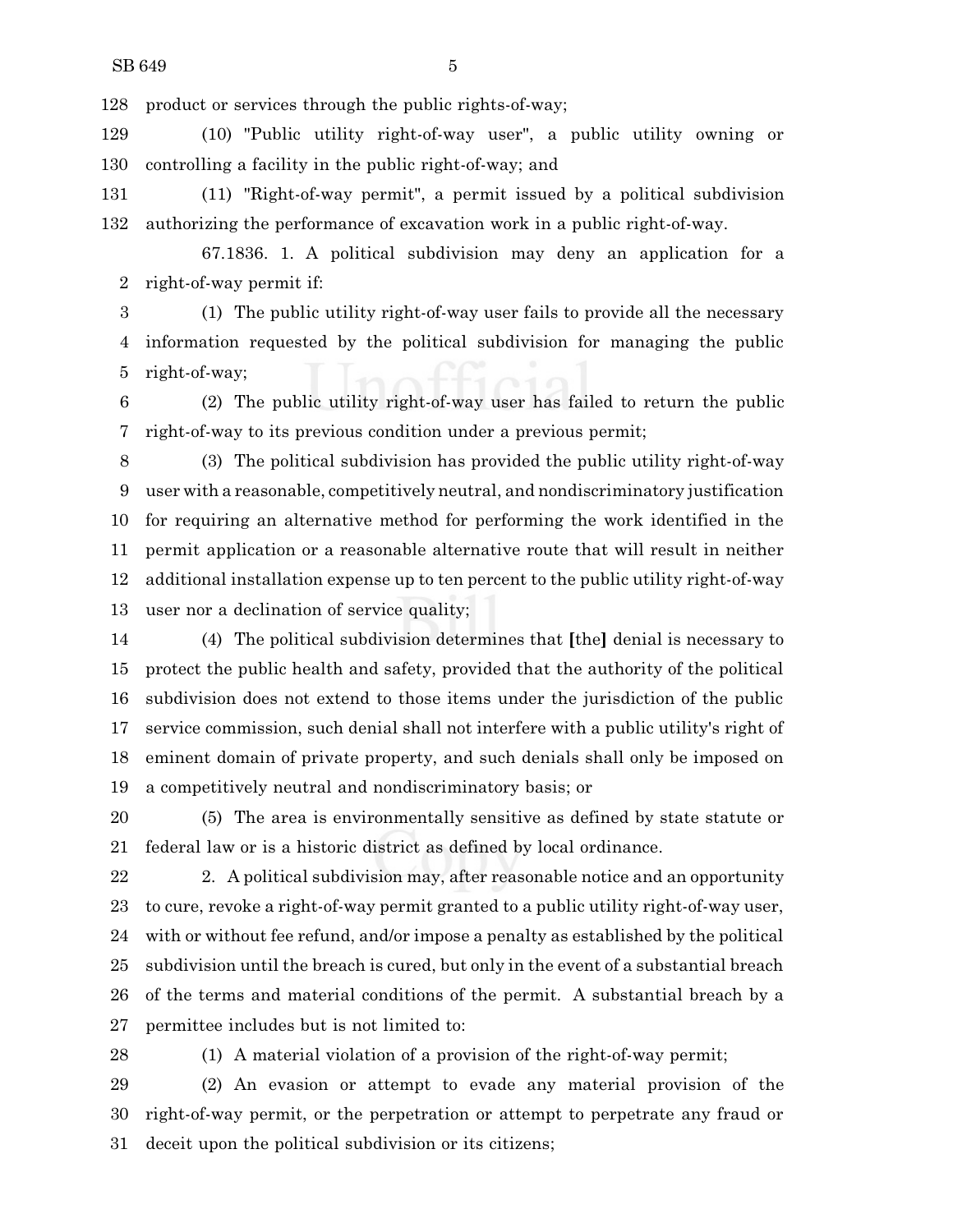(3) A material misrepresentation of fact in the right-of-way permit application;

 (4) A failure to complete work by the date specified in the right-of-way permit, unless a permit extension is obtained or unless the failure to complete the work is due to reasons beyond the permittee's control; and

 (5) A failure to correct, within the time specified by the political subdivision, work that does not conform to applicable national safety codes, industry construction standards, or local safety codes that are no more stringent than national safety codes, upon inspection and notification by the political subdivision of the faulty condition.

 3. Any political subdivision that requires public utility right-of-way users to obtain a right-of-way permit, except in an emergency, prior to performing excavation work within a public right-of-way shall promptly, but not longer than thirty-one days, process all completed permit applications. If a political subdivision fails to act on an application for a right-of-way permit within thirty-one days, the application shall be deemed approved. In order to avoid excessive processing and accounting costs to either the political subdivision or the public utility right-of-way user,the political subdivision may establish procedures for bulk processing of permits and periodic payment of permit fees.

67.1838. A public utility right-of-way user that has been denied a right-of-way permit, has had its right-of-way permit revoked, believes that the fees imposed on the public right-of-way user by the political subdivision do not conform to the requirements of section 67.1840, believes the political subdivision has violated any provision of sections 67.1830 to 67.1848, or asserts any other issues related to the use of the public right-of-way, may bring an action for review in any court of competent jurisdiction **in this state**. The court shall rule on any such petition for review in an expedited manner by moving the petition to the head of the docket. Nothing shall deny the authority of its right to a hearing before the court.

67.1842. 1. In managing the public right-of-way and in imposing fees pursuant to sections 67.1830 to 67.1846, no political subdivision shall:

(1) Unlawfully discriminate among public utility right-of-way users;

(2) Grant a preference to any public utility right-of-way user;

 (3) Create or erect any unreasonable requirement for entry to the public right-of-way by public utility right-of-way users;

(4) Require a telecommunications company to obtain a franchise or require